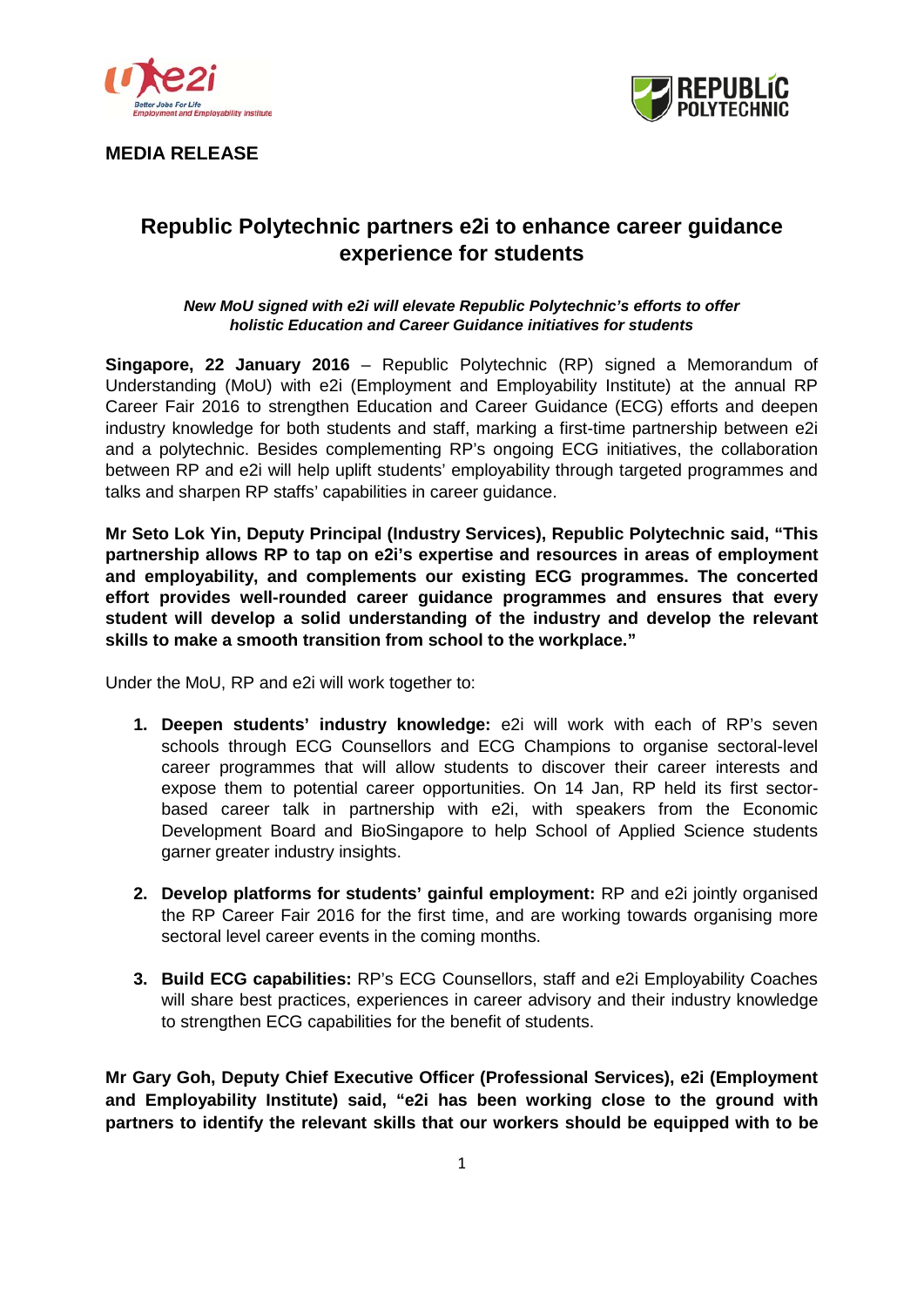



## **future-ready. We look forward to a fruitful partnership with RP, the first at the tertiary level, to provide new platforms for students to help them understand their career options in the various industries and further develop their employability."**

Playing a pivotal role in RP's ECG programmes is the newly-opened RP Career Centre, which commenced operations in October 2015. Co-designed with the input of RP students and endusers, the RP Career Centre is a comprehensive, integrated, multi-functional and configurable space that can accommodate different usage requirements. At 477 square metres, the centre also functions as an ECG training hub for students and staff, complementing RP's structured ECG curriculum through counselling, workshops and training. The facility has the floor space to host ECG learning journeys for a class of up to 40 students, on-site recruitment interviews by companies and can even be configured to house mini career fairs for up to 15 companies. An interactive gallery for experiential activities also enables students to gain insights on education and career options.

At this year's career fair, a new Career Networking Session will also be organised for companies who are keen to interview students. Students can look forward to meeting with representatives from the Land Transport Authority, Micron Semiconductor Asia Pte Ltd, The Fullerton Hotel Singapore, and more. Over 100 participating companies across a wide range of industries including aerospace, engineering, hospitality, information technology and public services, will be exhibiting at the career fair, held on 22 and 25 January. Returning to RP Career Fair this year are CPF Board, DBS Bank, Rolls-Royce Singapore Pte Ltd and Wing Tai Retail Management Pte Ltd, among others, while new exhibitors include MOH Holdings Pte Ltd and Singapore Telecommunications Limited. The career fair will be the ideal platform for RP students and alumni to learn about career opportunities that await them, as well as for companies to interact with potential job candidates.

For more information on RP Career Fair 2016, please visit: <http://www.rp.edu.sg/careerfair2016/home.aspx>

## **About Republic Polytechnic**

The first educational institution in Singapore to leverage the Problem-based Learning approach for all its diploma programmes, Republic Polytechnic (RP) has seven schools and one academic centre offering forty-two diplomas in Applied Science, Engineering, Enterprise and Communication, Events and Hospitality, Infocomm, Sports, Health & Leisure, and Technology for the Arts.

Republic Polytechnic is committed to nurturing innovation and entrepreneurial learning in an environment that develops problem-solving skills and lifelong learning opportunities. Its holistic and broad-based curriculum prepares students for an active and meaningful role in society as problem solvers, respected professionals and passionate citizens.